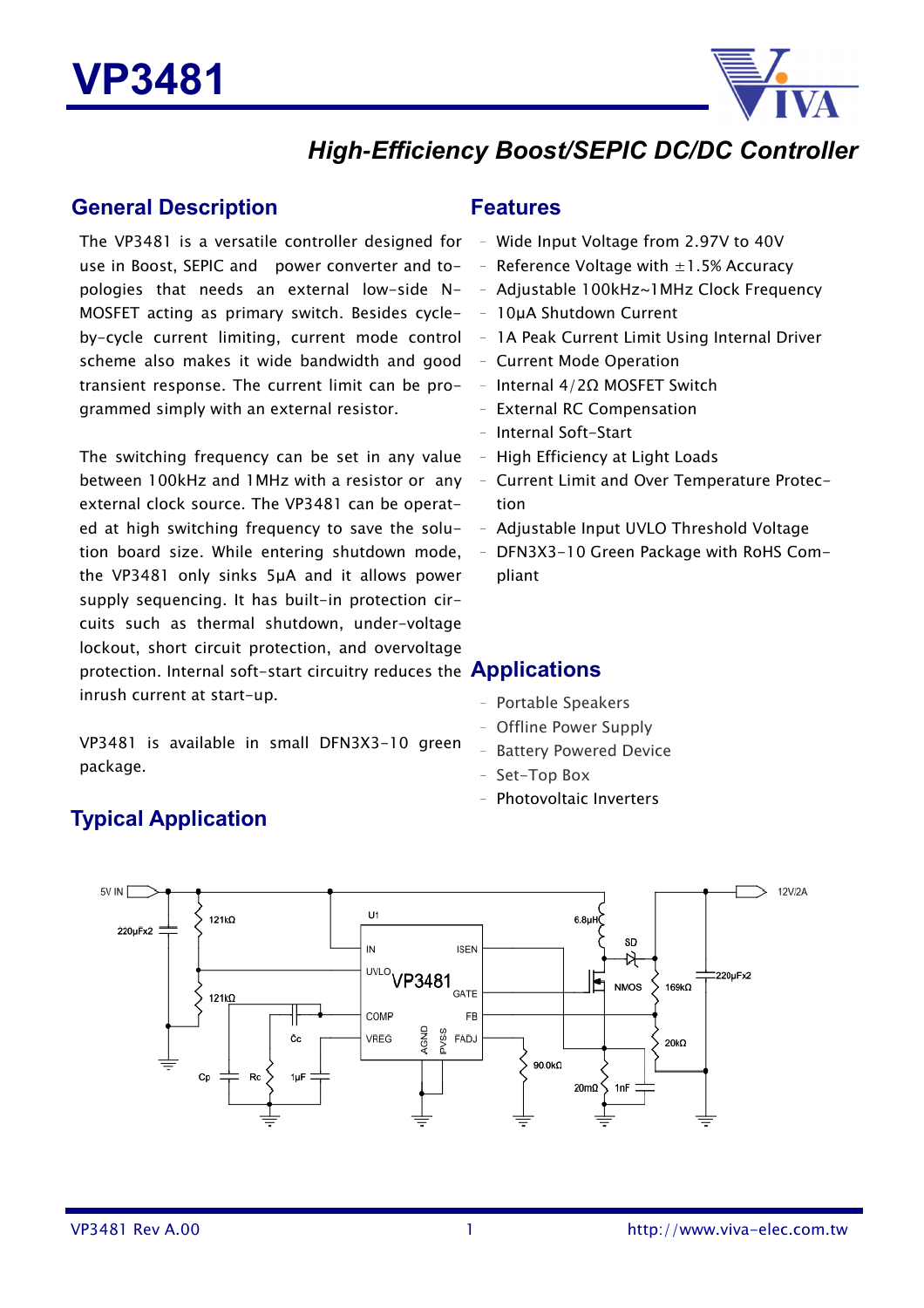

### **Functional Block Diagram**



### **Pin Assignments And Descriptions**



| Pin No.        | Pin         | I/O/P    | <b>Function Description</b>                                                                                                                                                                                                                                                                                                                                 |
|----------------|-------------|----------|-------------------------------------------------------------------------------------------------------------------------------------------------------------------------------------------------------------------------------------------------------------------------------------------------------------------------------------------------------------|
|                | <b>ISEN</b> | P        | Current Sense. Use an external resistor in series with ground to measure the voltage drop.                                                                                                                                                                                                                                                                  |
| $\mathcal{P}$  | <b>UVLO</b> |          | Under Voltage Lockout. Use a proper ratio resistor divider network to determine the volt-<br>age input to allow switching and the hysteresis to disable switching.                                                                                                                                                                                          |
| 3              | <b>COMP</b> |          | Compensation. Use a RC/C network to do proper loop compensation.                                                                                                                                                                                                                                                                                            |
| 4              | <b>FB</b>   |          | Output Feedback. Connect the external resistor divider network from output to this pin to<br>sense output voltage. The FB pin voltage is regulated to internal 1.275V reference voltage.                                                                                                                                                                    |
| 5              | <b>AGND</b> | P        | Analog Ground. Connect to exposed pad.                                                                                                                                                                                                                                                                                                                      |
| 6              | <b>FADJ</b> |          | Frequency Adjust/Synchronization/Shutdown. A resistor connected from this pin to<br>ground simply sets the oscillator frequency. An external clock signal at this pin will syn-<br>chronize the controller to the clock. Pull on this pin for $\geq$ 30 µs will turn the device off<br>and the device will then very few current about 5µA from the supply. |
| $\overline{7}$ | <b>PVSS</b> |          | Power Ground. Connect to exposed pad.                                                                                                                                                                                                                                                                                                                       |
| 8              | <b>GATE</b> | $\Omega$ | Gate Drive. Connect this terminal to the gate pin of the external MOSFET.                                                                                                                                                                                                                                                                                   |
| 9              | <b>VREG</b> | $\Omega$ | Drive Supply Voltage. A bypass capacitor must be connected from this pin to ground. Do<br>not bias this pin with external power source.                                                                                                                                                                                                                     |
| 10             | IN          |          | Power Supply Input.                                                                                                                                                                                                                                                                                                                                         |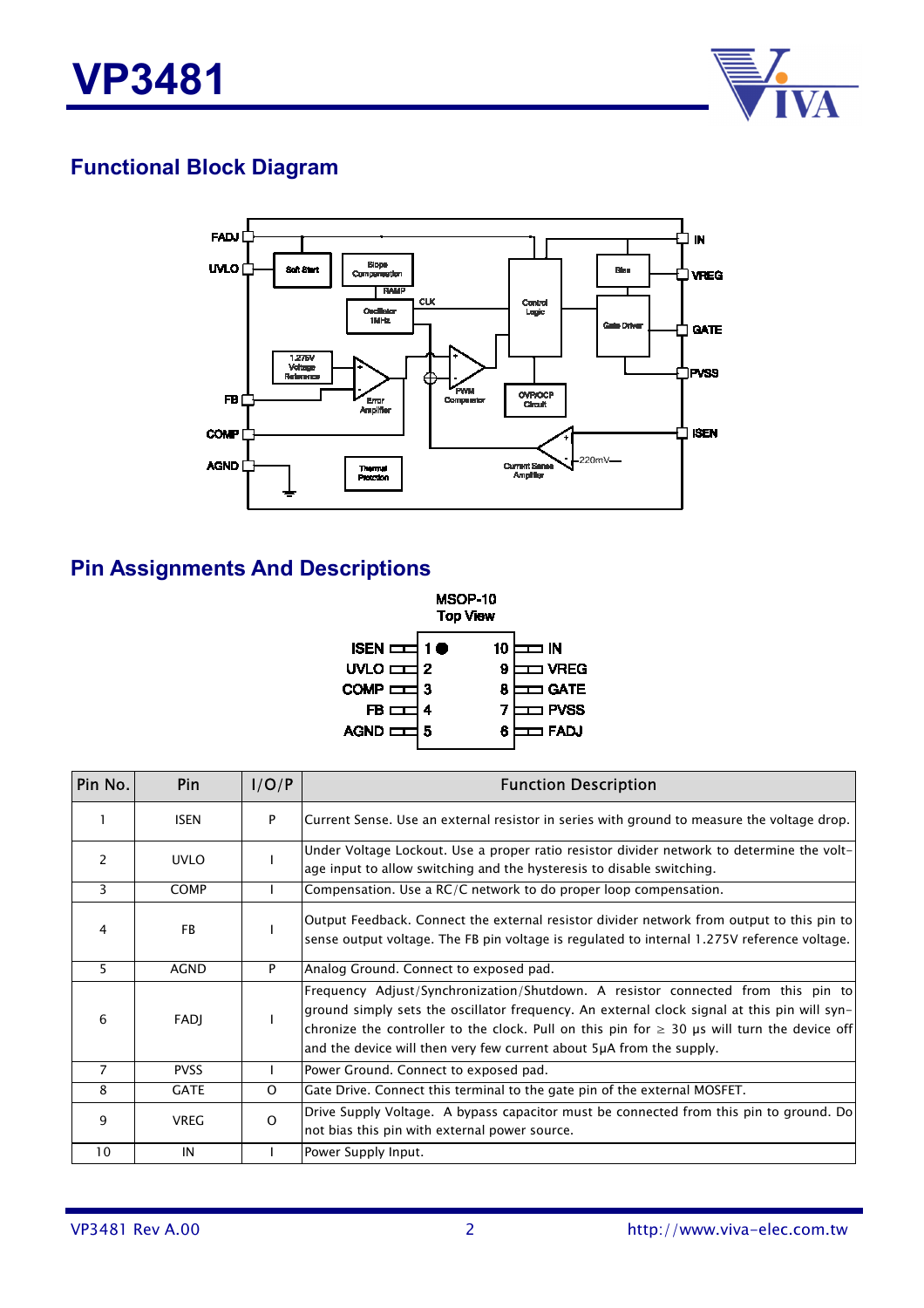

### **Absolutely Maximum Ratings**

Over operating free-air temperature range, unless otherwise specified (\* 1)

| Symbol                   | <b>Parameter</b>                      | Limit         | Unit        |
|--------------------------|---------------------------------------|---------------|-------------|
| $V_{\text{IN}}$          | Supply voltage range                  | $-0.3$ to 42  | v           |
| VLV (COMP/UVLO/FB/FADJ/  | Low voltage range                     | $-0.3$ to 6   | v           |
| GATE)                    |                                       |               |             |
| $V_{CC}(VREG)$           | Regulator output pin range            | $-0.3$ to 5   | V           |
| <b>V</b> <sub>ISEN</sub> | Current sense pin range               | $-0.4$ to 0.6 | V           |
| Tı,                      | Operating junction temperature range  | $-40$ to 150  | $\circ$ C   |
| ${\sf T}_{\mathsf{STG}}$ | Storage temperature range             | $-65$ to 150  | $\circ$ C   |
| Electrostatic discharge  | Human body model                      | $\mathcal{P}$ | kV          |
| Electrostatic discharge  | Machine model                         | 200           | V           |
| $\theta_{\text{JC}}$     | Thermal resistance (Junction to Case) | 55            | $\circ$ C/W |
| $\theta_{JA}$            | Thermal resistance (Junction to Air)  | 160           | $\circ$ C/W |

( \*1): Stress beyond those listed at "absolute maximum rating" table may cause permanent damage to the device. These are stress rating ONLY. For functional operation are strongly recommend follow up "recommended operation conditions" table.

### **Recommended Operating Conditions**

| Symbol          | Parameter                            | Specification | Unit       |            |
|-----------------|--------------------------------------|---------------|------------|------------|
|                 |                                      | Min           | <b>Max</b> |            |
| V <sub>in</sub> | Supply voltage                       | 2.95          | 40         |            |
| tosc            | Switching voltage range              | 0.1           |            | <b>MHz</b> |
| Tд              | Operating free-air temperature range | $-40$         | 85         |            |
|                 | Operating Junction range             | $-40$         | 125        |            |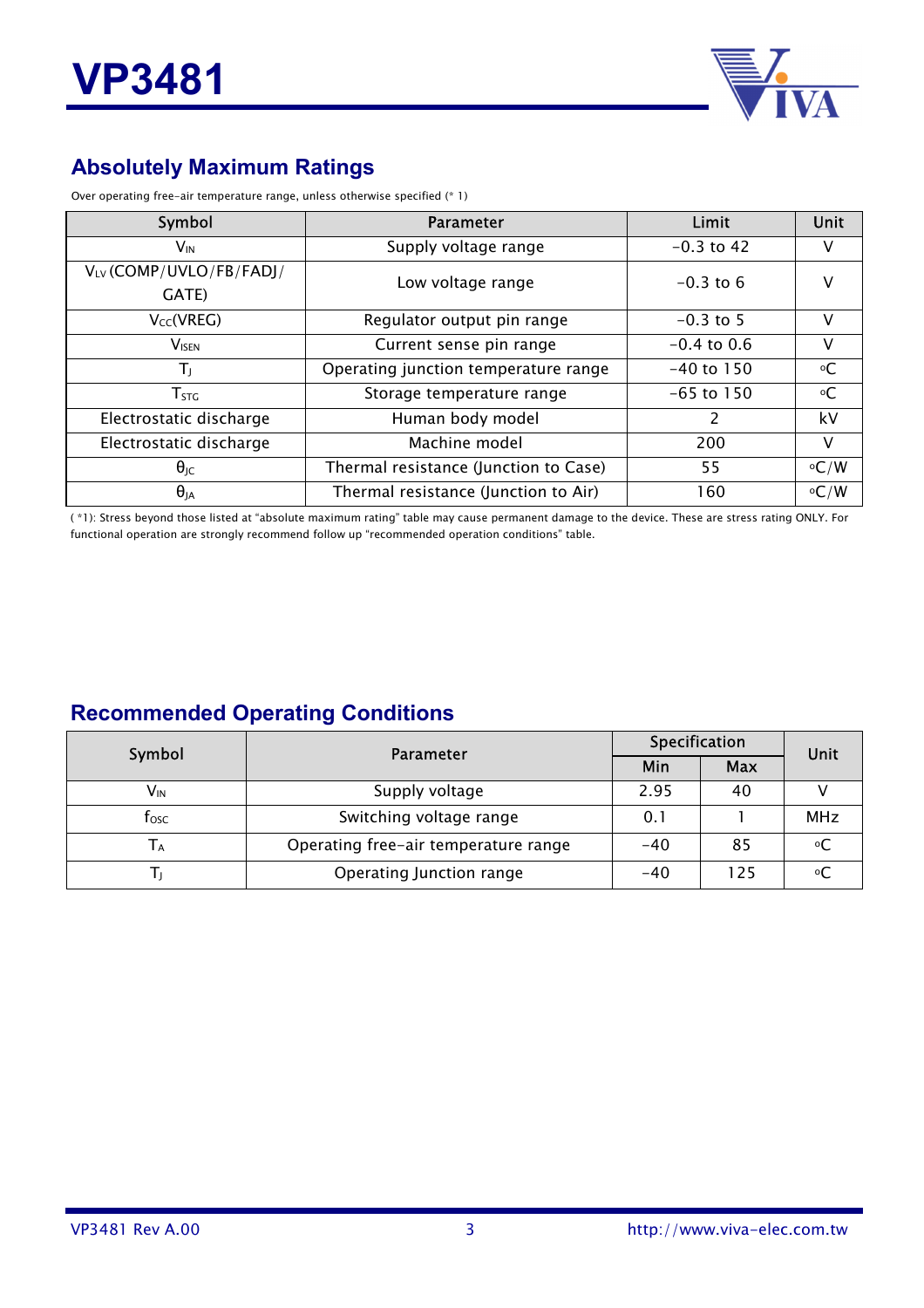

### **Electrical Characteristics**

 $V_{IN}$ =12V, R<sub>FADJ</sub>=40kΩ, T<sub>J</sub>=25℃, unless otherwise specified (\* 1)

| Symbol                   | <b>Parameter</b>                              | <b>Test Condition</b>                                                                |                                                                         | Specification |                |        | Unit           |
|--------------------------|-----------------------------------------------|--------------------------------------------------------------------------------------|-------------------------------------------------------------------------|---------------|----------------|--------|----------------|
|                          |                                               |                                                                                      |                                                                         | Min           | Typ            | Max    |                |
|                          |                                               |                                                                                      | $V_{COMP}=1.4V$ , $3V < V_{IN} < 40V$                                   |               | 1.275          |        | V              |
| $V_{FB}$                 | Feedback voltage                              | $V_{COMP}=1.4V$ , $3V < V_{IN} < 40V$ ,<br>$-40^{\circ}$ C < T <sub>J</sub> < 125 °C | 1.256                                                                   |               | 1.294          | $\vee$ |                |
|                          |                                               |                                                                                      | $\overline{V}_{IN}$ =12V                                                |               | 10             |        |                |
| $I_{\mathsf{Q}}$         | Quiescent current in shutdown                 | $VFADJ=3V$                                                                           | $V_{IN} = 12V$ ,<br>$-40^{\circ}$ C < T <sub>J</sub> < 125 $^{\circ}$ C |               |                | 15     | μA             |
|                          | mode                                          |                                                                                      | $V_{IN} = 5V$<br>$V_{IN} = 5V$ ,                                        |               | 5              |        |                |
|                          |                                               |                                                                                      | $-40^{\circ}$ C < T <sub>J</sub> < 125 $^{\circ}$ C                     |               |                | 10     |                |
| VUVLO                    | Under voltage lockout                         |                                                                                      | VUVLO Ramp down                                                         | 1.345         |                | 1.517  | V              |
| <b>I</b> UVLO            | <b>UVLO</b> source current                    |                                                                                      | $V_{EN} = 3V$                                                           |               | 4.5            |        | μA             |
| VUVLOSD                  | UVLO Shutdown voltage                         |                                                                                      |                                                                         | 0.55          | 0.7            | 0.82   | $\vee$         |
| <b>VCOMP</b>             | COMP pin voltage                              |                                                                                      | $V_{EN} = 2V$                                                           |               | $\mathbf{1}$   |        | V              |
| <b>ICOMP</b>             | COMP pin current sink                         |                                                                                      | $V_{FB} = 0V$                                                           |               | 630            |        | μA             |
| $R_{DS(ON)}$             | High-side switch $R_{DS(ON)}$ <sup>(*1)</sup> | $V_{IN} = 5V$ , $I_{GATE} = 0.2A$                                                    |                                                                         |               | 4              |        | Ω              |
|                          | Low-side switch $R_{DS(ON)}$ <sup>(*1)</sup>  | $V_{IN} = 5V$ , $I_{GATE} = 0.2A$                                                    |                                                                         |               | $\overline{2}$ |        |                |
| $A_{\text{VOL}}$         | Error amplifier voltage gain                  | $V_{COMP} = 1.4V$ , $I_{EAO} = 100\mu A$                                             |                                                                         |               | 60             |        | V/V            |
| $g_M$                    | Error amplifier trans-<br>conductance         | $V_{COMP}=1.4V$                                                                      |                                                                         |               | 430            |        | μÜ             |
| <b>V</b> GATE            | Maximum GATE driving swing                    | $V_{IN} < 5.8V$                                                                      |                                                                         |               | $V_{IN}$       |        | V              |
|                          |                                               |                                                                                      |                                                                         | 5.2           |                |        |                |
| $f_{\rm osc}$            | <b>Oscillation frequency</b>                  |                                                                                      | $R_{FADJ} = 40k\Omega$                                                  |               | 0.475          | 0.555  | <b>MHz</b>     |
| $D_{MAX}$                | Maximum duty cycle                            |                                                                                      | $R_{FADJ} = 40k\Omega$                                                  |               | 85             |        | %              |
| $\Delta V_{LINE}$        | Voltage line regulation                       |                                                                                      | $3V < V_{EN} < 40V$                                                     |               | 0.02           |        | $\% / V$       |
| $\Delta V_{\text{LOAD}}$ | Voltage load regulation                       |                                                                                      | I <sub>EAO</sub> Source/Sink                                            |               | ±0.5           |        | $\frac{\%}{A}$ |
| $t_{MIN(ON)}$            | Minimum on-time                               |                                                                                      |                                                                         |               |                | 571    | nS             |
| ISUPPLY                  | <b>Supply Current</b>                         | $R_{FADJ} = 40k\Omega$                                                               |                                                                         |               | 3.3            |        | mA             |
| <b>V</b> SENSE           | Current sense threshold volt-<br>age          |                                                                                      |                                                                         | 100           |                | 190    | mV             |
| $V_{SC}$                 | Overload current limit sense<br>voltage       |                                                                                      |                                                                         | 157           |                | 280    | mV             |
| $V_{SL}$                 | Internal compensation ramp                    |                                                                                      |                                                                         |               | 90             |        | mV             |
| $V_{\text{OVP}}$         | Output overvoltage protection                 |                                                                                      | 26                                                                      | 85            | 135            | mV     |                |
| VOVP(HYS)                | Output overvoltage protection<br>hysteresis   |                                                                                      | $V_{COMP}=1.4V$                                                         | 28            | 70             | 106    | mV             |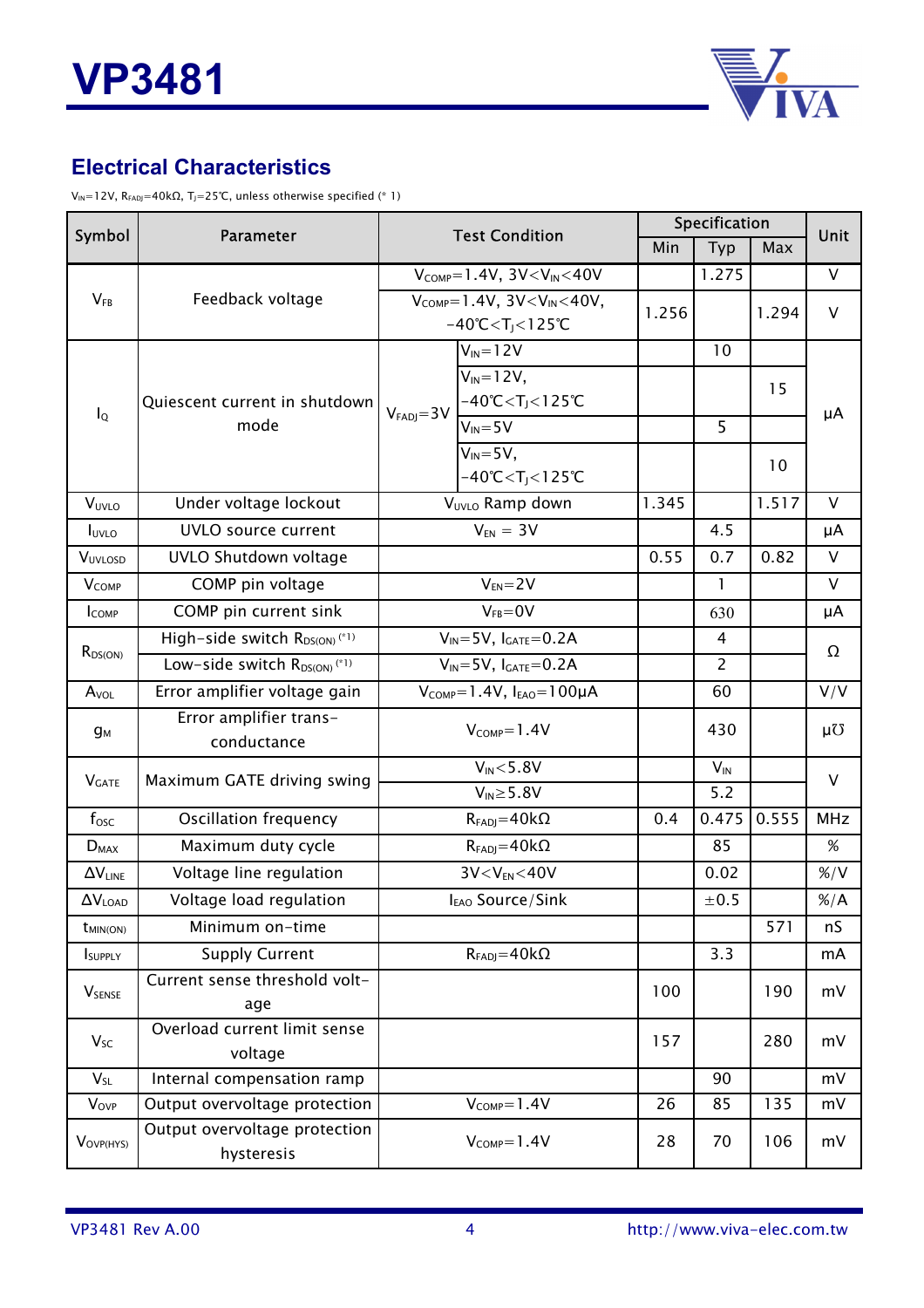

### **Electrical Characteristics (cont.)**

V<sub>IN</sub>=12V, R<sub>FADJ</sub>=40kΩ, T<sub>J</sub>=25°C, unless otherwise specified (\* 1)

| Symbol           | Parameter                      |                                                                                                                                                                                                                                                                                                                                                                                                                                                                                                                                                                                                                                                                                                                                                                                                                                                                          | Specification |     |      | <b>Unit</b>   |
|------------------|--------------------------------|--------------------------------------------------------------------------------------------------------------------------------------------------------------------------------------------------------------------------------------------------------------------------------------------------------------------------------------------------------------------------------------------------------------------------------------------------------------------------------------------------------------------------------------------------------------------------------------------------------------------------------------------------------------------------------------------------------------------------------------------------------------------------------------------------------------------------------------------------------------------------|---------------|-----|------|---------------|
|                  |                                | <b>Test Condition</b><br>Min<br>Typ<br>630<br>Source, $V_{COMP} = 1.4V$ , $V_{FB} = 1.1V$<br>Source, $V_{COMP} = 1.4V$ , $V_{FB} = 1.1V$<br>470<br>$-40^{\circ}$ C < T <sub>1</sub> < 125 $^{\circ}$ C<br>Sink, $V_{COMP} = 1.4V$ , $V_{FB} = 1.4V$<br>75<br>Sink, $V_{COMP} = 1.4V$ , $V_{FB} = 1.4V$<br>30<br>$-40^{\circ}$ C < T <sub>1</sub> < 125 $^{\circ}$ C<br>$V_{FB} = 0V$ , COMP pin floating<br>2.65<br>$V_{FB} = 0V$ , COMP pin floating<br>2.45<br>$-40^{\circ}$ C < T <sub>1</sub> < 125 $^{\circ}$ C<br>$V_{FB} = 1.4V$<br>0.66<br>$V_{FB} = 1.4V$<br>0.32<br>$-40^{\circ}$ C < T <sub>J</sub> < 125 $^{\circ}$ C<br>Chip Enable<br>1.26<br>Chip Enable, $-40^{\circ}$ C $<$ T <sub>J</sub> $<$ 125 $^{\circ}$ C<br>Chip Disable<br>0.63<br>Chip Disable, $-40^{\circ}C < T_1 < 125^{\circ}C$<br>0.4<br>8.7<br>$V_{FB} = 1.2V$ , COMP pin floating<br>15 | Max           |     |      |               |
|                  |                                |                                                                                                                                                                                                                                                                                                                                                                                                                                                                                                                                                                                                                                                                                                                                                                                                                                                                          |               |     |      |               |
|                  | Error amplifier output current |                                                                                                                                                                                                                                                                                                                                                                                                                                                                                                                                                                                                                                                                                                                                                                                                                                                                          |               |     | 840  |               |
| <b>EAO</b>       | (Source/Sink)                  |                                                                                                                                                                                                                                                                                                                                                                                                                                                                                                                                                                                                                                                                                                                                                                                                                                                                          |               |     |      | μA            |
|                  |                                |                                                                                                                                                                                                                                                                                                                                                                                                                                                                                                                                                                                                                                                                                                                                                                                                                                                                          |               |     | 105  |               |
|                  |                                |                                                                                                                                                                                                                                                                                                                                                                                                                                                                                                                                                                                                                                                                                                                                                                                                                                                                          |               |     |      |               |
|                  | Error amplifier output voltage |                                                                                                                                                                                                                                                                                                                                                                                                                                                                                                                                                                                                                                                                                                                                                                                                                                                                          |               |     | 2.95 | V             |
| V <sub>EAO</sub> |                                |                                                                                                                                                                                                                                                                                                                                                                                                                                                                                                                                                                                                                                                                                                                                                                                                                                                                          |               |     |      |               |
|                  |                                |                                                                                                                                                                                                                                                                                                                                                                                                                                                                                                                                                                                                                                                                                                                                                                                                                                                                          |               |     | 0.9  |               |
|                  |                                |                                                                                                                                                                                                                                                                                                                                                                                                                                                                                                                                                                                                                                                                                                                                                                                                                                                                          |               |     |      |               |
| $V_{SD}$         | Shutdown signal threshold on   |                                                                                                                                                                                                                                                                                                                                                                                                                                                                                                                                                                                                                                                                                                                                                                                                                                                                          |               |     | 1.4  | v             |
|                  | FADJ pin                       |                                                                                                                                                                                                                                                                                                                                                                                                                                                                                                                                                                                                                                                                                                                                                                                                                                                                          |               |     |      |               |
|                  |                                |                                                                                                                                                                                                                                                                                                                                                                                                                                                                                                                                                                                                                                                                                                                                                                                                                                                                          |               |     |      |               |
| $t_{SS}$         | Soft start delay               |                                                                                                                                                                                                                                                                                                                                                                                                                                                                                                                                                                                                                                                                                                                                                                                                                                                                          |               |     | 21.3 | mS            |
| t <sub>R</sub>   | GATE pin rising time           | $Cgs = 3000pF$ , $V_{GATE} = 0V$ to 3V                                                                                                                                                                                                                                                                                                                                                                                                                                                                                                                                                                                                                                                                                                                                                                                                                                   |               | 18  |      | nS            |
| tF               | GATE pin falling time          | $Cgs = 3000pF$ , $V_{GATE} = 3V$ to 0V                                                                                                                                                                                                                                                                                                                                                                                                                                                                                                                                                                                                                                                                                                                                                                                                                                   |               | 12  |      | nS            |
| $I_{SD}$         | Shutdown pin current FADJ pin  | $V_{SD} = 0V$                                                                                                                                                                                                                                                                                                                                                                                                                                                                                                                                                                                                                                                                                                                                                                                                                                                            |               | 20  |      | μA            |
| $T_{SD}$         | Thermal shutdown               |                                                                                                                                                                                                                                                                                                                                                                                                                                                                                                                                                                                                                                                                                                                                                                                                                                                                          |               | 175 |      | $\mathcal{C}$ |
| $T_{SD(HYS)}$    | Thermal shutdown hysteresis    |                                                                                                                                                                                                                                                                                                                                                                                                                                                                                                                                                                                                                                                                                                                                                                                                                                                                          |               | 10  |      | $\mathcal{C}$ |

( \*1): Stress beyond those listed at "absolute maximum rating" table may cause permanent damage to the device. These are stress rating ONLY. For functional operation are strongly recommend follow up "recommended operation conditions" table.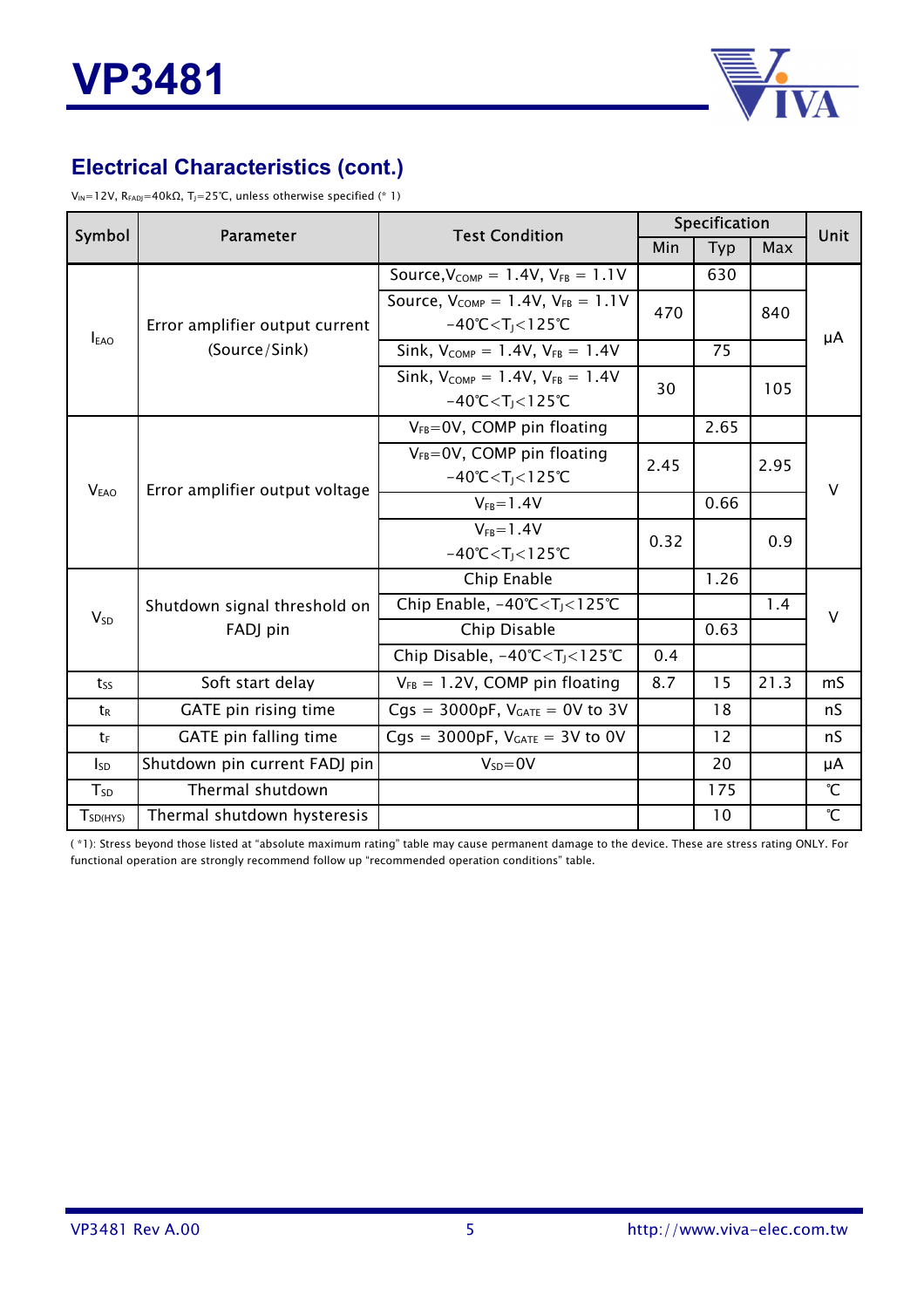

### **Functional Descriptions**

The VP3481 employs the current-mode, adjustable frequency pulse-width modulation (PWM) architecture. It operates at adjustable switching frequency under medium to high load current conditions.

#### Overvoltage and UVLO Protection

The VP3481 uses FB pin to detect overvoltage occurrence. The overvoltage protection should be triggered at the voltage rises to  $V_{FB}+V_{OVP}$ . When OVP occurs only the MOSFET will be turned off, the output voltage will drop. VP3481 will switch when the voltage on FB pin is less then  $(V_{OVP}+V_{FB}-V_{OVP(HYS)}).$ 

The VP3481 provides UVLO pin to program enable and disable thresholds. The voltage on UVLO pin would be compared with internal reference 1.43V. Figure 1 shows how the UVLO detection works.



Figure 1. UVLO Pin Configuration

The R1/R2 network programs the enable threshold voltage  $V_{EN}$ . When the VP3481 is enabled the  $I_{UVLO}$ will source 5µA current flows the  $R_2$  which causes a hysteresis. Hence the disable threshold,  $V_{SH}$ , is lower then the enable threshold  $V_{FN}$ .

$$
R_2 = \frac{1.43V}{I_{UVLO}} \times \left(1 + \frac{1.43V - V_{SH}}{V_{EN} - 1.43V}\right)
$$

$$
R_1 = R_2 \times \left(\frac{V_{EN}}{1.43V} - 1\right)
$$

Select appropriate value of  $V_{EN}$ ,  $V_{SH}$  and use above two equations to determine the value of  $R_1$  and  $R_2$ .

### Bias Voltage

VP3481 generates the internal bias voltage from IN input voltage if it does not exceeds 6V. When VIN is higher then 6V the VP3481 will use internal regulation to bias the chip. To improve the stability of the bias, an external capacitor of 0.47µF~4.7µF is strongly recommended to add on VREG terminal.

In any case, do not add external voltage on VREG pin or the chip would be damaged.

#### Frequency Adjust

The switching frequency can be adjusted from 100kHz to 1MHz by a external resistor in series with FADI terminal and ground. The following equation is used to calculate resistor value.

$$
R_{FADJ} = \frac{22 \times 10^3}{fs} - 5.74
$$

Where  $f_S$  is in kHz and R<sub>FADJ</sub> is in kΩ.

#### Clock Synchronization

VP3481 is able to be synchronized to an external clock by connecting to the FADJ terminal with  $R_{FADI}$ in series with ground as shown in figure 2.



Figure 2. Clock Synchronization

Shutdown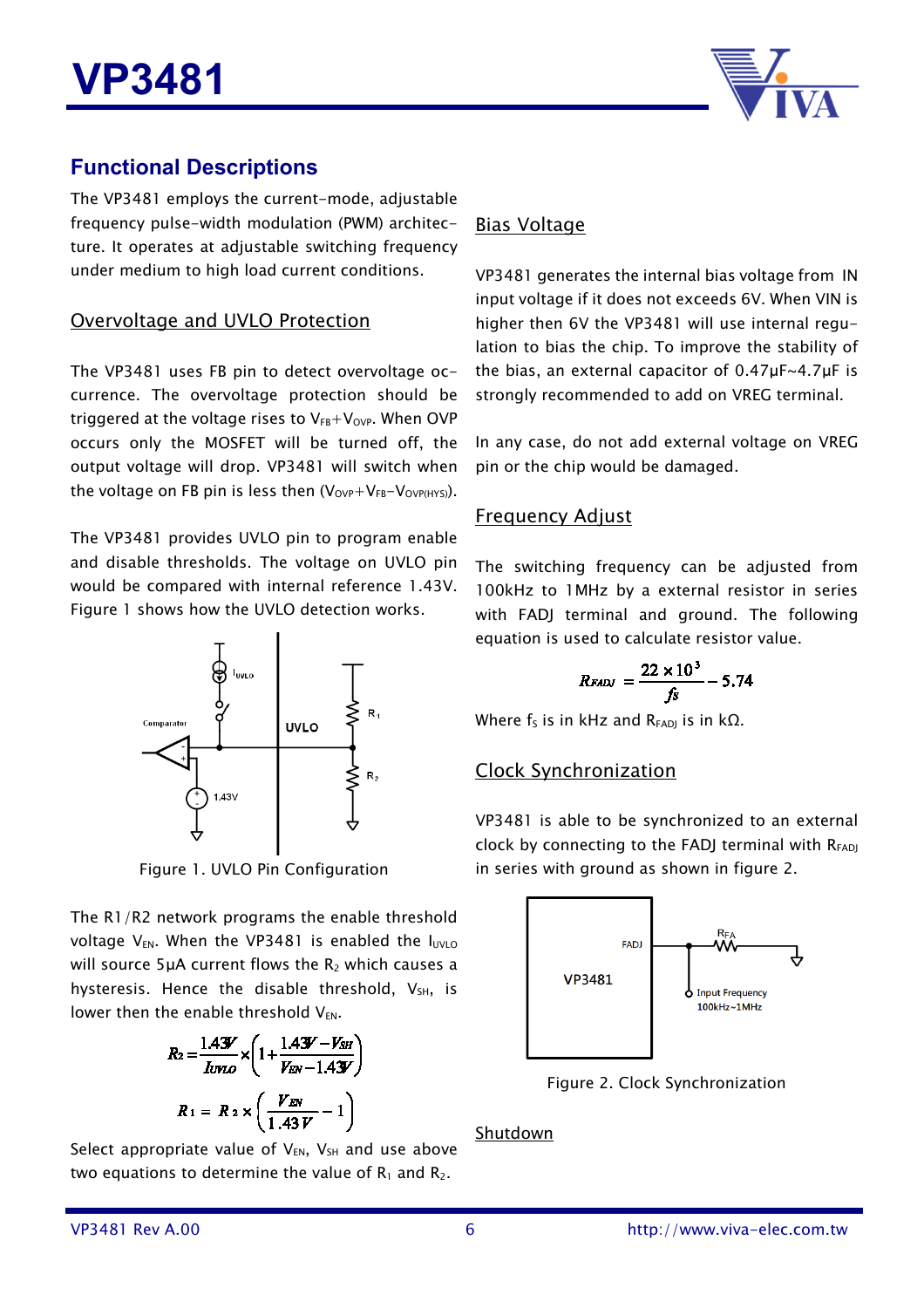

### **Functional Descriptions (cont.)**

The FADJ pin can be used as a shutdown pin. If the high signal pulls up this pin, VP3481 will stop the switching and then enter the shutdown state. In this state, VP3481 consumes only 5µA typically.

The use of shutdown control in frequency adjustment mode is quite simple. Connects the FADJ pin to ground will force the VP3481 runs at specified frequency and pulls this pin high will shutdown the IC. In both frequency and synchronization mode, pulls FADJ pin high lasting then 30us will also force the VP3481 enter the shutdown state.

#### Slope Compensation

VP3481 employs current mode control scheme. It has many advantages such as cycle-by-cycle current limit for the switch and easier to parallel power stages because automatic current sharing. The compensation ramp is already added in VP3481 and the slope of the default compensation ramp could satisfy most applications.

#### Overvoltage Protection

The VP3481 has overvoltage protection for the output. OVP occurrence is detected by sensing feedback (FB) pin. When the voltage at FB pin is over  $V_{FB}+V_{OVP}$ , overvoltage protection is triggered and the drive pin and the GATE pin will be tied-low.

Once the voltage at FB pin is lower then  $V_{FB}+(V_{OVP}-V_{FSE})$  $V_{\text{OVPHYS}}$ ), the VP3481 will begin to switch again. Be aware that the error amplifier is still in operation during OVP event.

#### Short Circuit Protection

The ISEN pin is used to sense the over-current occurrence. If the difference between ISEN pin and ground is greater then 220mV, the current limit will be activated. The comparator will decrease the switching frequency by the factor of 8 and maintains this condition until the over-current (short) event is removed.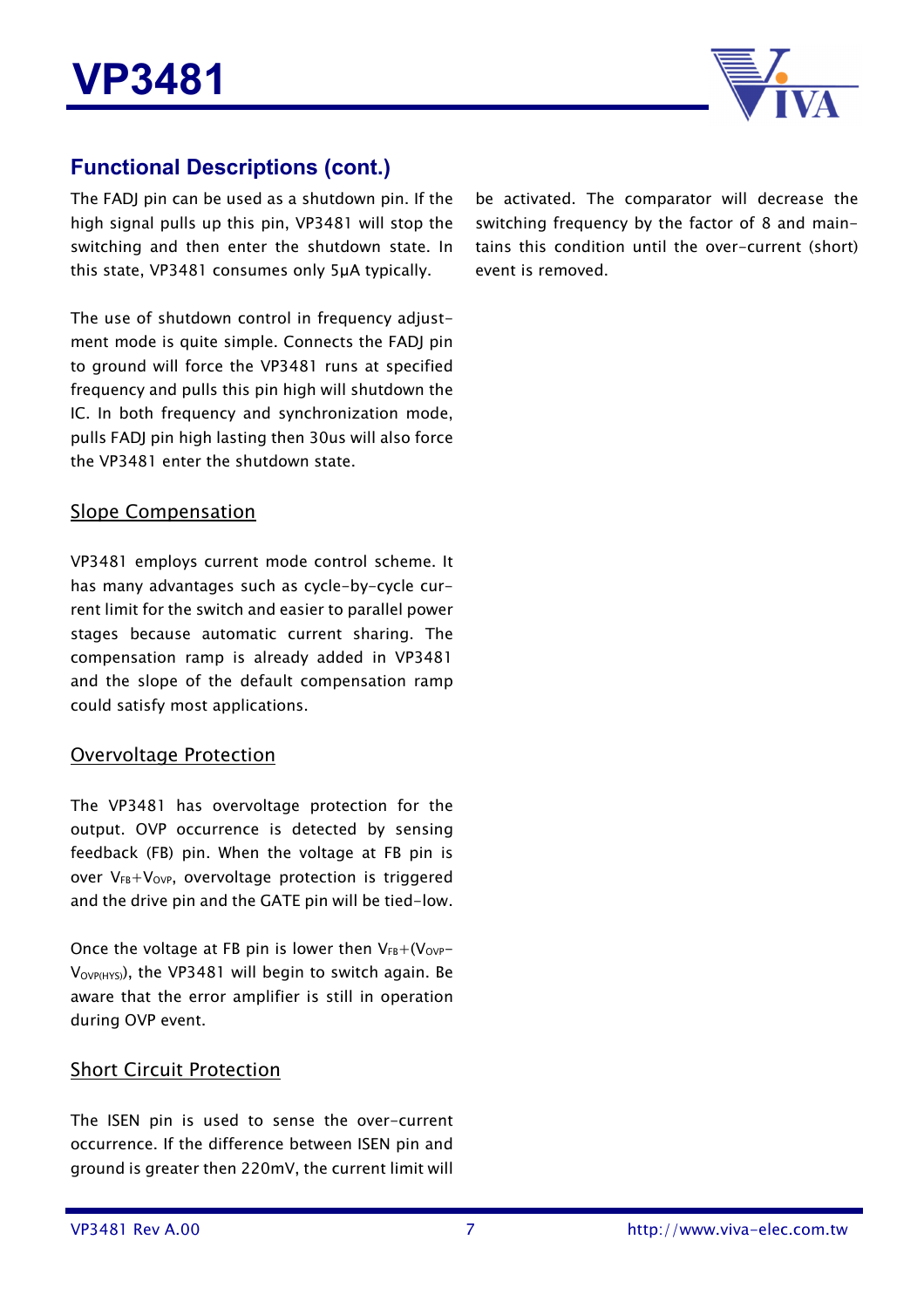

### **Application Information**





The most common topology for the VP3481 is the boost or step-up topology. The boost converter converts a low input voltage into a higher output voltage. The basic configuration for a boost regulator is shown in Figure 4. In continuous conduction mode (when the inductor current never reaches zero at steady state), the boost regulator operates in two cycles. In the first cycle of operation, MOSFET Q is turned on and energy is stored in the inductor. During this cycle, diode D1 is reverse biased and load current is supplied by the output capacitor, Cout. In the second cycle, MOSFET Q is off and the diode is forward biased. The energy stored in the inductor is transferred to the load and output capacitor. The ratio of these two cycles determines the output voltage. The output voltage is defined as:

$$
V_{OUT} = \frac{V_{IN}}{1-D}
$$

(ignoring the voltage drop across the MOSFET and the diode), or

$$
V_{OUT} + V_{D1} - V_Q = \frac{V_m - V_Q}{1 - D}
$$

where  $D$  is the duty cycle of the switch,  $V_{D1}$  is the forward voltage drop of the diode, and  $V_Q$  is the drop across the MOSFET when it is on. The following sections describe selection of components for a boost converter.



B. Second Cycle of Operation

Figure 4. Simplified Boost Converter Diagram

#### Power Inductor Selection

The inductor is one of the two energy storage elements in a boost converter. Figure 5 shows how the inductor current varies during a switching cycle. The current through an inductor is quantified as:

$$
V_{L}(t)=L\frac{di_{L}(t)}{dt}
$$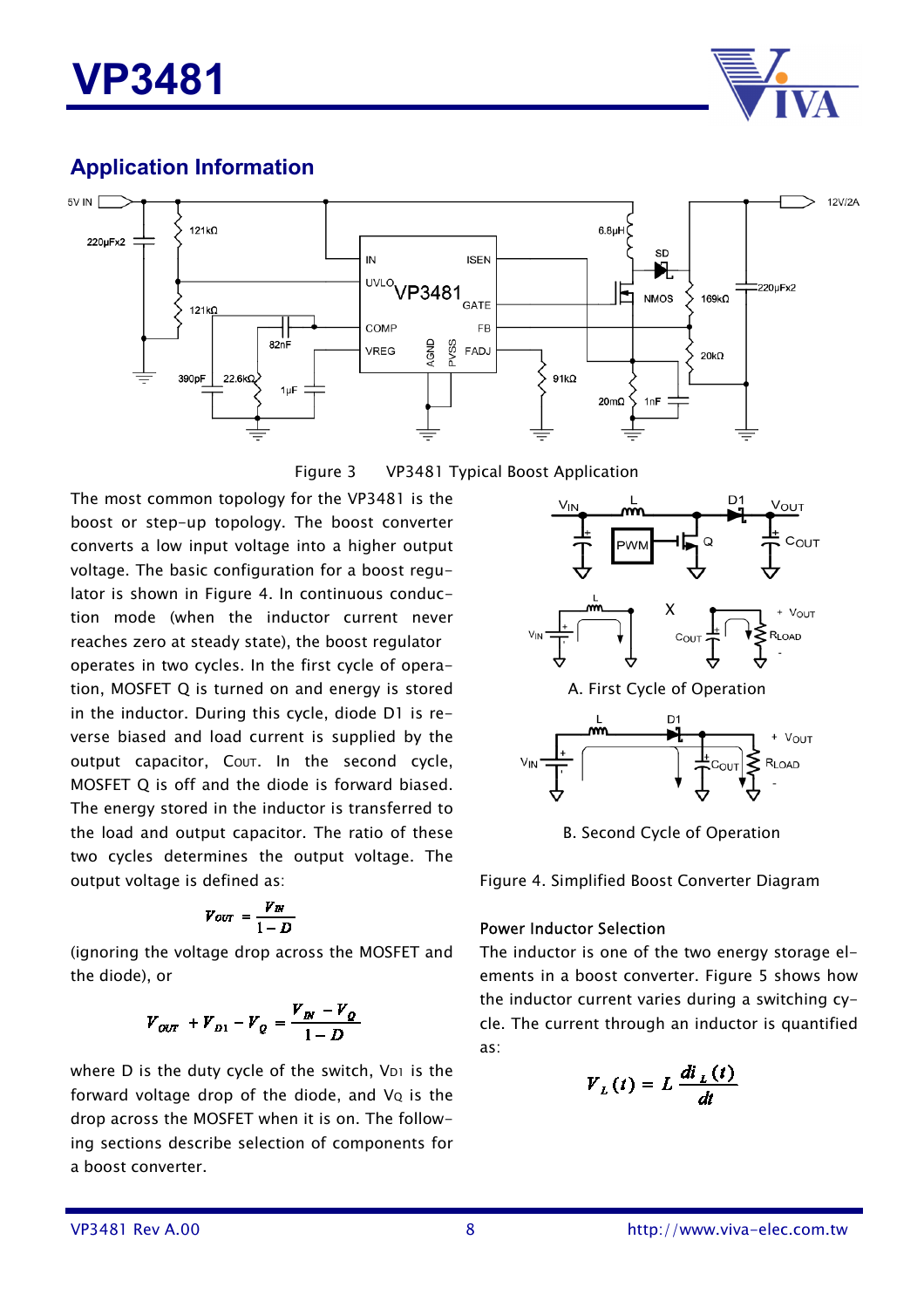



Figure 5. (a) Inductor Current (b) Diode Current (c) Switch Current

If  $V_L(t)$  is constant,  $diL(t)/dt$  must be constant. Hence, for a given input voltage and output voltage, the current in the inductor changes at a constant rate.

The important quantities in determining a proper inductance value are IL (the average inductor current) and ∆iL (the inductor current ripple difference between the peak inductor current and the average inductor current). If ∆iL is larger than IL , the inductor current drops to zero for a portion of the cycle and the converter operates in discontinuous conduction mode. If ∆iL is smaller than IL , the inductor current stays above zero and the converter operates in continuous conduction mode. All the analysis in this data sheet assumes operation in continuous conduction mode. To operate in continuous conduction mode, the following conditions must be met:

(1)  $I_L > \Delta i_L$ 

(2) 
$$
\frac{I_{OUT}}{1 - D} > \frac{DV_{N}}{2 f_{s} L}
$$
  
(3) 
$$
L > \frac{D (1 - D)V_{N}}{2 I_{OUT} f_{s}}
$$

Choose the minimum lout to determine the minimum L. A common choice is to set (2 x ∆iL ) to 30% of IL . Choosing an appropriate core size for the inductor involves calculating the average and peak currents expected through the inductor. In a boost converter,

$$
(4) \quad I_L = \frac{I_{\text{OUT}}}{1 - D}
$$

(5)  $I_{L}$   $_{PEAK}$  =  $I_{r}$  (max) +  $\Delta i_{r}$  (max)

$$
(6) \quad \Delta i_L = \frac{DV_m}{2 \times L \times fs}
$$

A core size with ratings higher than these values should be chosen. If the core is not properly rated, saturation will dramatically reduce overall efficiency.

The VP3481 can be set to switch at very high frequencies. When the switching frequency is high, the converter can operate with very small inductor values. With a small inductor value, the peak inductor current can be extremely higher than the output currents, especially under light load conditions.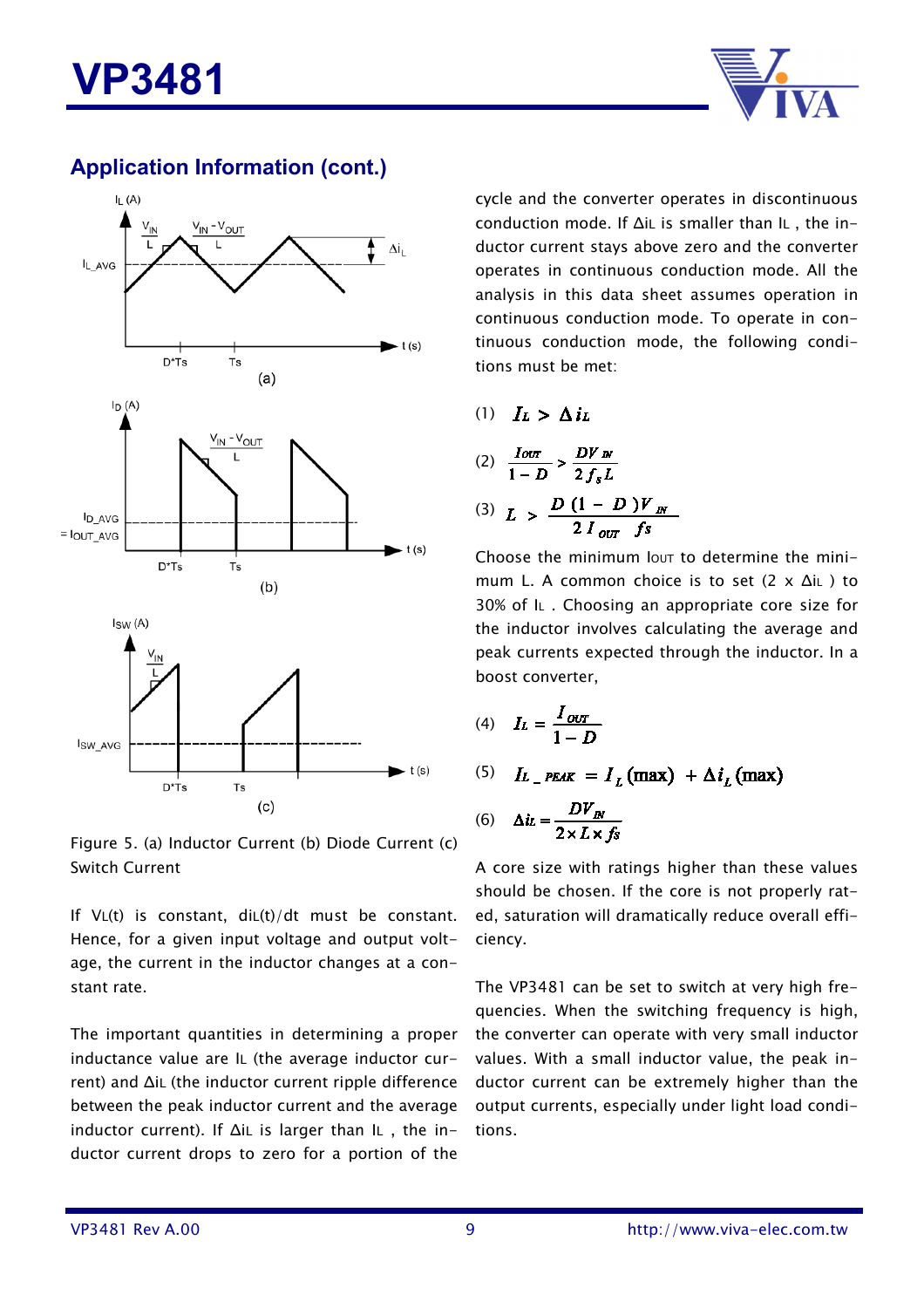

The VP3481 senses the peak current through the Evaluate RSEN at the maximum and minimum VIN switch. The peak current through the switch is the values and choose the smallest Rsen calculated. same as the peak current calculated above.

#### Programming the Output Voltage and Output Current

The output voltage can be programmed using a resistor divider between the output and the feedback pins, as shown in Figure 6. The resistors are selected such that the voltage at the feedback pin is 1.275V. RF1 and RF2 can be selected using the equation,

$$
V_{OUT} = 1.275 \ (1 + \frac{R_{F1}}{R_{F2}})
$$

A 100pF capacitor may be connected between the feedback and ground pins to reduce noise.

The maximum amount of current that can be delivered at the output can be controlled by the sense resistor, RSEN. Current limit occurs when the voltage that is generated across the sense resistor equals the current sense threshold voltage, VSENSE. Limits for VSENSE have been specified in the Electrical Characteristics section. This can be expressed as:

$$
I_{SW\ (peak)} \times R_{SEN} = V_{SENSE} - D \times V_{SI}
$$

The peak current through the switch is equal to the peak inductor current.

 $I_{SW (next)} = I_L$ (max) +  $\Delta i_L$ 

Therefore for a boost converter,

$$
I_{SW(pext)} = \frac{I_{OUT(mext)}}{(1-D)} + \frac{(D \times V_{IN})}{(2 \times f_s \times L)}
$$

Combining the two equations yields an expression for RsEN.

$$
R_{SEN} = \frac{V_{SENSE} - (D \times V_{SL})}{\left[\frac{I_{OUT \text{ (max)}}}{(1 - D)} + \frac{(D \times V_{IN})}{(2 \times f_S \times L)}\right]}
$$



Figure 6. Adjusting the Output Voltage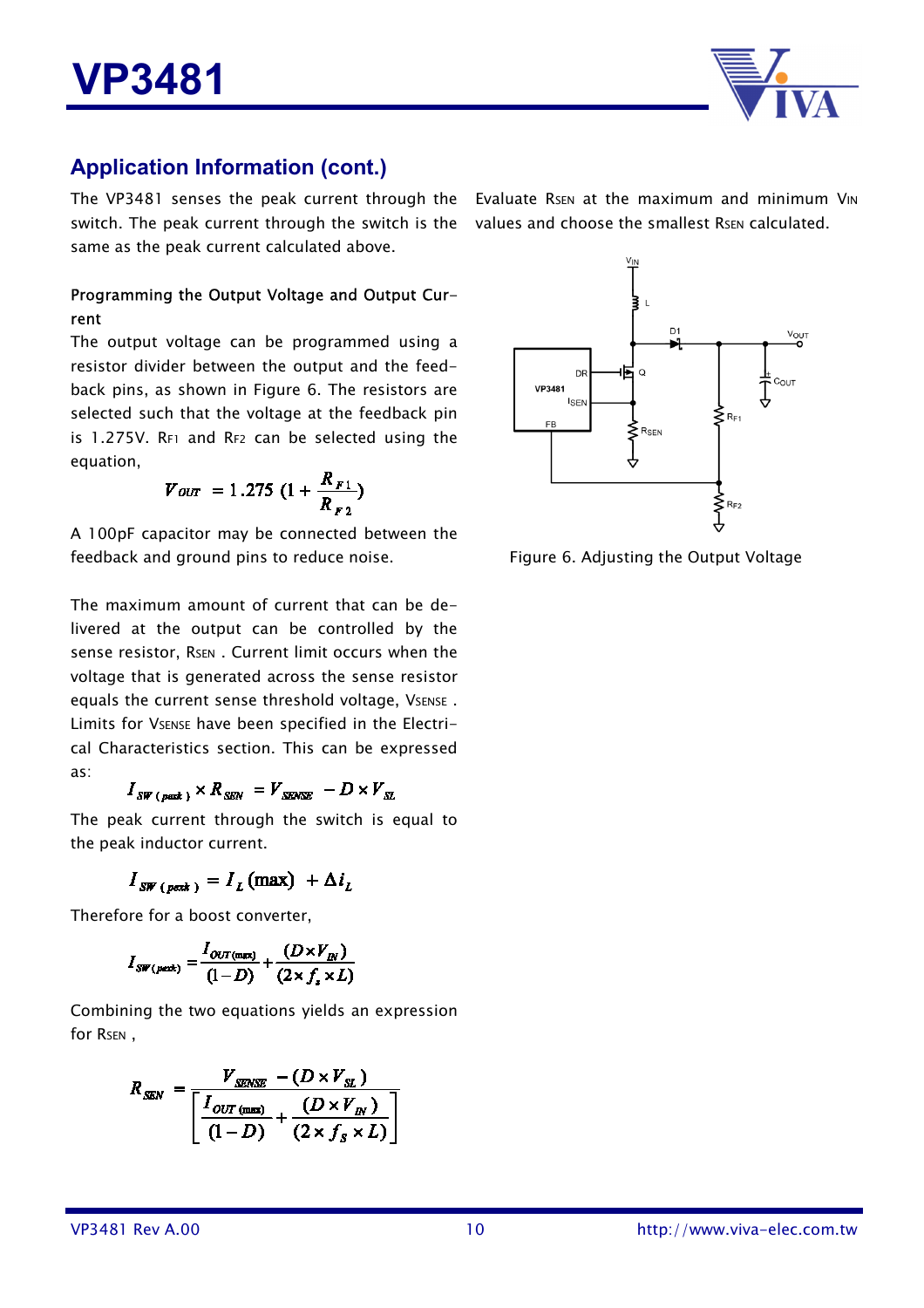

#### Power Diode Selection

Observation of the boost converter circuit shows that the average current through the diode is the average load current, and the peak current through the diode is the peak current through the inductor. The diode should be rated to handle more than the inductor peak current. The peak diode current can be calculated using the formula:

$$
I_{D(Peak)} = [I_{OUT}/(1-D)] + \Delta i_L
$$

IOUT is the output current and ∆iL has been defined in Figure 5. The peak reverse voltage for a boost converter is equal to the regulator output voltage. The diode must be capable of handling this peak reverse voltage. To improve efficiency, a low forward drop Schottky diode is recommended.

#### Power MOSFET Selection

The drive pin, DR, of the VP3481 must be connected to the gate of an external MOSFET. In a boost topology, the drain of the external N-Channel MOSFET is connected to the inductor and the source is connected to the ground. The drive pin voltage, VDR, depends on the input voltage. In most applications, a logic level MOSFET can be used. For very low input voltages, a sub-logic level MOSFET should be used.

The selected MOSFET directly controls the efficiency. The critical parameters for selection of a MOSFET are:

- Minimum threshold voltage, VTH(MIN)
- On-resistance, RDS(ON)
- Total gate charge, Qg
- Reverse transfer capacitance, CRSS
- Maximum drain to source voltage, VDS(MAX)

The off-state voltage of the MOSFET is approximately equal to the output voltage. VDS(MAX) of the MOSFET must be greater than the output voltage. The power losses in the MOSFET can be catego-

rized into conduction losses and ac switching or transition losses. RDS(ON) is needed to estimate the conduction losses. The conduction loss, PCOND, is the I2R loss across the MOSFET. The maximum conduction loss is given by:

$$
P_{COND(MAX)} = \left(\frac{I_{OUT(max)}}{1 - D_{MAX}}\right)^2 \times D_{MAX} \times R_{DS(ON)}
$$

where DMAX is the maximum duty cycle.

$$
D_{MAX} = \left(1 - \frac{V_{IN(MIN)}}{V_{OUT}}\right)
$$

At high switching frequencies the switching losses may be the largest portion of the total losses.

The switching losses are very difficult to calculate due to changing parasitics of a given MOSFET in operation. Often, the individual MOSFET datasheet does not give enough information to yield a useful result. As below equation give a rough idea how the switching losses are calculated:

$$
P_{SW} = \frac{I_{Lmax} \times V_{out}}{2} \times f_{SW} \times (t_{LH} + t_{HL})
$$

$$
t_{LH} = \left(Qgd + \frac{Qgs}{2}\right) \times \frac{R_{Gate}}{V_{DR} - Vgs_{th}}
$$

#### Input Capacitor Selection

Due to the presence of an inductor at the input of a boost converter, the input current waveform is continuous and triangular, as shown in Figure 5. The inductor ensures that the input capacitor sees fairly low ripple currents. However, as the input capacitor gets smaller, the input ripple goes up. The rms current in the input capacitor is given by:

$$
I_{\text{CIN(RMS)}} = \Delta i_L / \sqrt{3} = \left(\frac{(V_{\text{OUT}} - V_{\text{IN}}) \times V_{\text{IN}}}{\sqrt{12} \times V_{\text{OUT}} \times L \times f_{\text{S}}}\right)
$$

The input capacitor should be capable of handling the rms current. Although the input capacitor is not as critical in a boost application, low values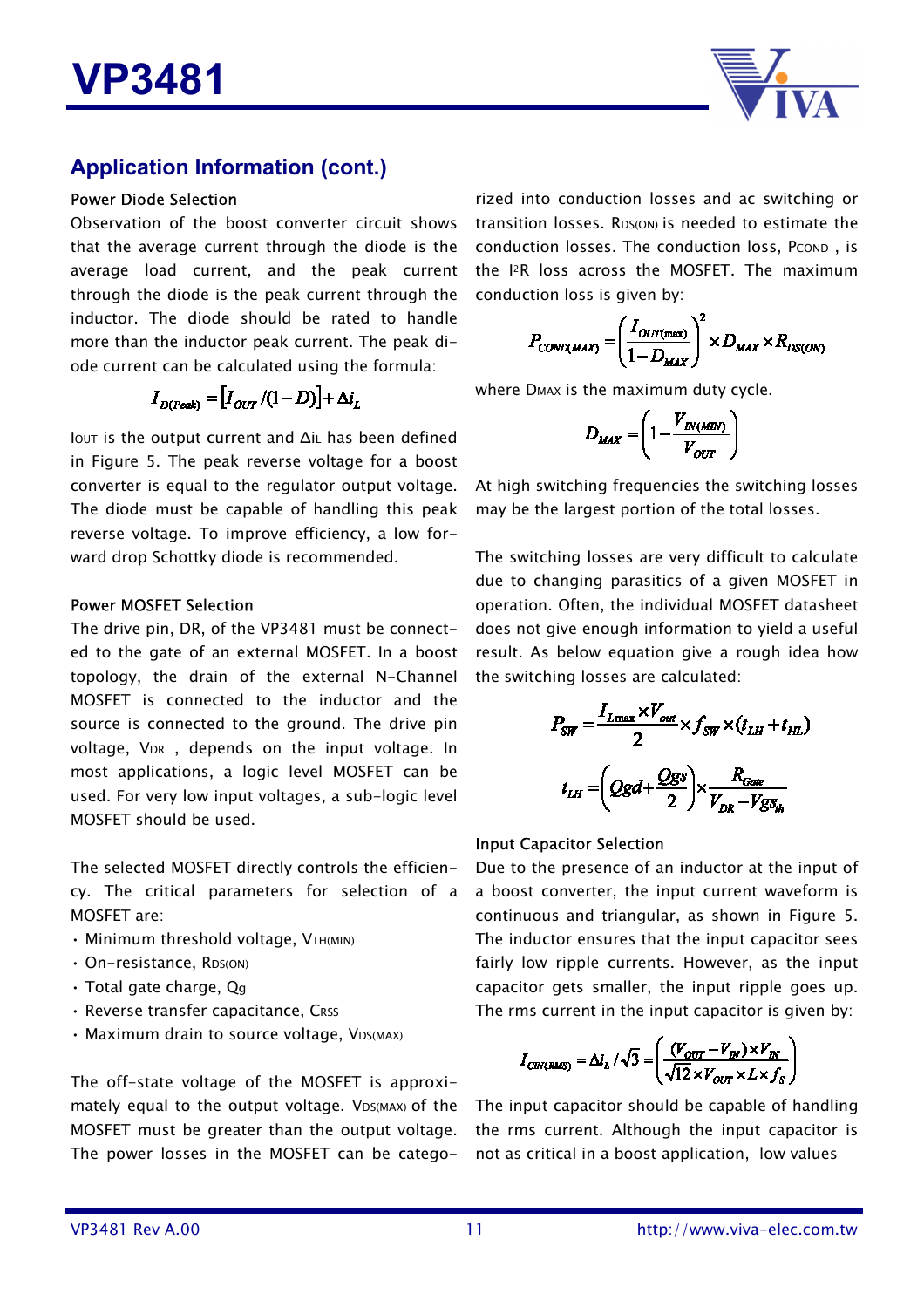

can cause impedance interactions. Therefore a good quality capacitor should be chosen in the range of 100uF to 200uF. If a value lower than 100 uF is used, then problems with impedance interactions or switching noise can affect the VP3481. To improve performance, especially with V<sub>IN</sub> below 8 V, it is recommended to use a 20 $\Omega$  resistor at the input to provide a RC filter. This resistor is placed in series with the V<sub>IN</sub> pin with only a bypass capacitor attached to the V<sub>IN</sub> pin directly (see Figure 7). A 0.1uF or 1uF ceramic capacitor is necessary in this configuration. The bulk input capacitor and inductor will connect on the other side of the resistor with the input power supply.



Figure 7 Reducing IC Input Noise

#### Output Capacitor Selection

The output capacitor in a boost converter provides all the output current when the inductor is charging. As a result it sees very large ripple currents. The output capacitor should be capable of handling the maximum rms current. The rms current in the output capacitor is:

$$
I_{CW (RMS)} = \sqrt{\left(1 - D\right)\left[I_{OUT^{2}}\frac{D}{\left(1 - D\right)^{2}} + \frac{\Delta i_{L}^{2}}{3}\right]}
$$

Where

$$
\Delta i_L = \frac{DV_m}{2 \times L \times f_s}
$$

and D, the duty cycle is equal to (Vout  $-$  VIN )/Vout.

The ESR and ESL of the output capacitor directly control the output ripple. Use capacitors with low ESR and ESL at the output for high efficiency and low ripple voltage. Surface mount tantalums, surface mount polymer electrolytic and polymer tantalum, Sanyo- OSCON, or multi-layer ceramic capacitors are recommended at the output.

#### Driver Supply Capacitor Selection

A good quality ceramic bypass capacitor must be connected from the Vcc pin to the PGND pin for proper operation. This capacitor supplies the transient current required by the internal MOSFET driver, as well as filtering the internal supply voltage for the controller. A value of between 0.47uF and 4.7uF is recommended.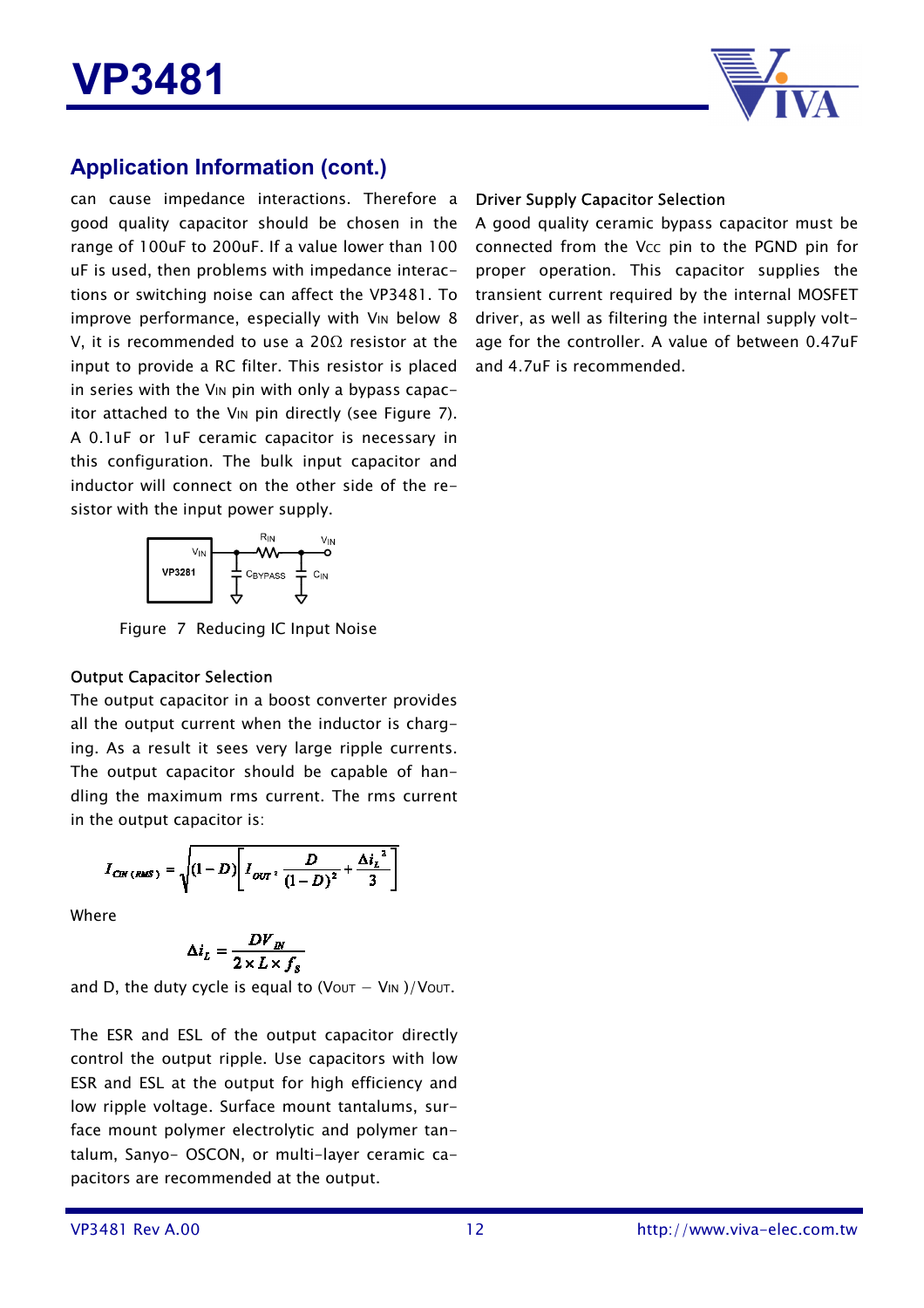



Figure8 VP3481 Typical SEPIC Application

VP3481 can also be used in SEPIC application because of it controls low-side of NMOSFET. Figure 8 shows the VP3481 typical SEPIC application. This configuration allows the input voltage higher or lower then output voltage. For both stepping-up and stepping-down configuration, two inductors are needed. The two inductors can be individual inductor or two windings of a coupled transformer. For reducing input ripple it is better to use the coupled windings of transformers for both inductors.

The advantage of SEPIC structure over a boost converter is input and output isolation. The input and the output of pure boost converter is always connected through an inductor unless external switch is added. For SEPIC structure, a capacitor isolates the input from the output and provides protection against shorted or malfunctioning load. Hence, the SEPIC is useful for replacing boost circuits when true shutdown is required. This means that the output voltage falls to 0V when the switch is turned off. In pure boost converter, the output can only fall to the input voltage minus a diode drop and never turn off the output.

To properly pick up the components for the application, the following parameters need to be examined: Input voltage range, output voltage, output current range and the switching frequency. These four main parameters will affect the operating characteristic of the application.

#### MOSFET Selection

Four parameters will dominate the selection of the MOSFET: minimum threshold voltage  $V_{TH(MIN)}$ , the On-resistance  $R_{DS(ON)}$ , the total gate charge Qg, the reverse transfer capacitance Css and the maximum drain to source voltage  $V_{DS(MAX)}$ .

The peak switch voltage in SEPIC application is:

 $V_{SW(PEAK)} = V_{IN} + V_{OUT} + V_{DIODE}$ Hence the VDS(MAX) of MOSFET shell be:

#### $V_{DS(MAX)} > V_{SW(PEAK)}$

The peak switch current is determined by:

$$
I_{\text{SW (PEAK)}} = I_{L1(AFG)} + I_{\text{OUT}} + \frac{\Delta I_{L1} + \Delta I_{L2}}{2}
$$

Where ΔI<sub>L1</sub> and ΔI<sub>L2</sub> are the peak-to-peak ripple currents of the inductors respectively. The RMS current through the switch is given by:

$$
I_{\text{SW (RMS)}} = \sqrt{\left[ \text{Im (PEAK)}^2 - \text{Im (PEAK)} (\Delta L_{11} + \Delta L_{12}) + \frac{(\Delta L_{11} + \Delta L_{22})^2}{3} \right]}
$$

Power Diode Selection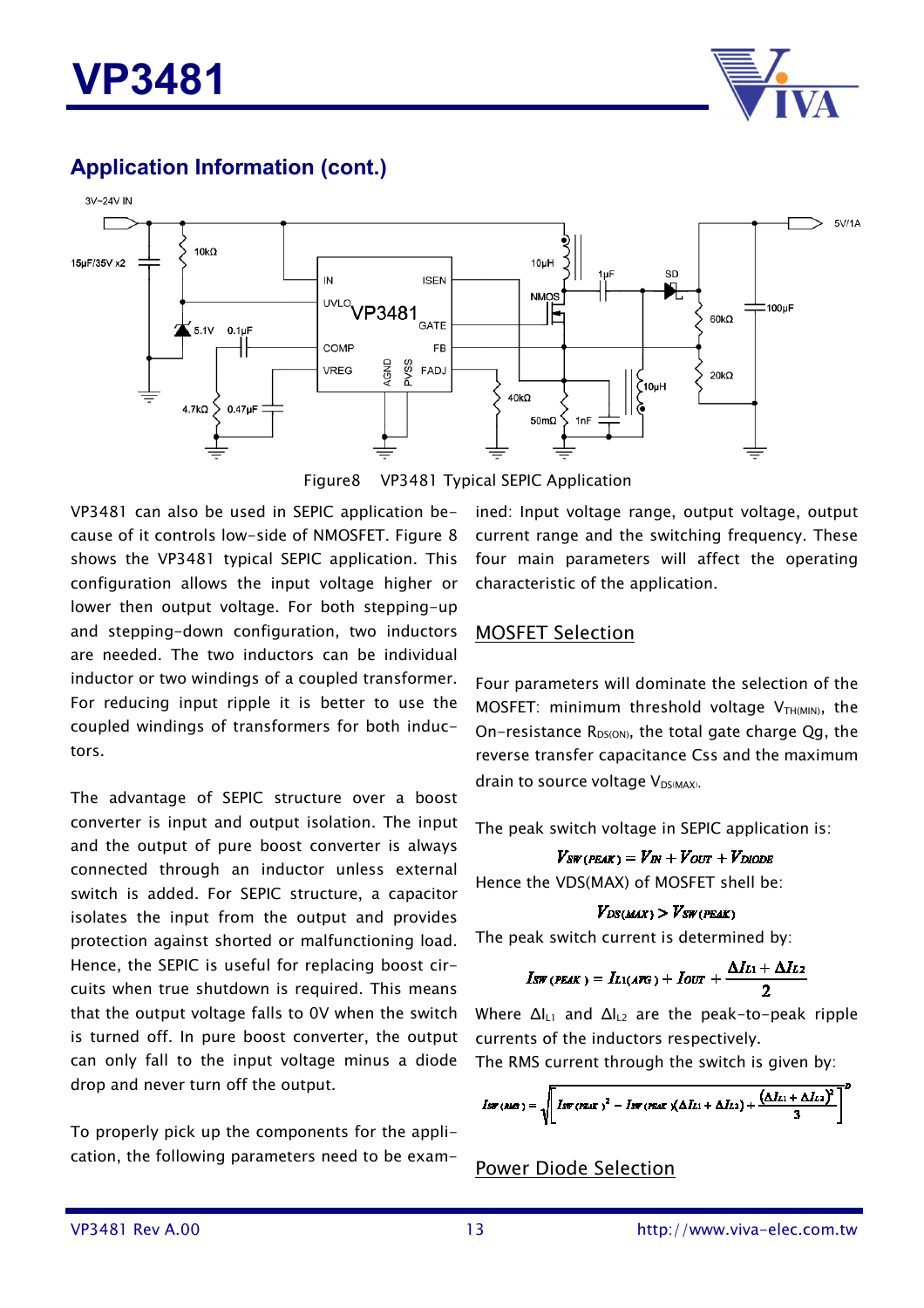

The diode must be selected to handle the peak current and the peak reverse voltage. In SEPIC application, the diode peak current is the same as the switch peak current. The off-state voltage or peak reverse voltage of the diode is  $V_{\text{IN}}+V_{\text{OUT}}$ . Similar to the boost converter, the average diode current is equal to the output current. In order to improve the efficiency, schottky diodes are recommended.

#### Inductor Selection

The inductors shall be chosen carefully to satisfy constant current mode requires calculations of the following parameters:

Inductor average current:

$$
I_{L1(AVG)} = \frac{D \times I_{OUT}}{1 - D}
$$

$$
I_{L2(AVG)}=I_{OU}
$$

Peak-to-peak ripple current:

$$
\Delta L_1 = \frac{D \times (V_W - V_Q)}{f_S \times L_1}
$$

$$
\Delta L_2 = \frac{D \times (V_W - V_Q)}{f_S \times L_2}
$$

Maintaining the condition  $I_L > \Delta I_L/2$  to ensure continuous conduction mode yields the following minimum values for  $L_1$  and  $L_2$ :

$$
L_1 > \frac{(1-D)\times (V_W - V_Q)}{fs \times I_{OUT} \times 2}
$$

$$
L_2 > \frac{D \times (V_W - V_Q)}{fs \times I_{OUT} \times 2}
$$

Peak current in the inductor, to ensure the inductor does not saturate:

$$
I_{L1(PK)} = \frac{D \times I_{OUT}}{1 - D} + \frac{\Delta I_{L1}}{2}
$$

$$
I_{L2(PK)} = I_{OUT} + \frac{\Delta I_{L2}}{2}
$$

 $I_{L1(PK)}$  must be lower than the maximum current rat-

ing set by the current sense resistor.

The value of L1 can be increased above the minimum recommended value to reduce input ripple and output ripple. However, once ∆I<sub>L1</sub> is less than 20% of  $I_{11(AVG)}$ , the benefit to output ripple is minimal.

By increasing the value of L2 above the minimum recommendation,  $\Delta I_{L2}$  can be reduced, which in turn will reduce the output ripple voltage:

$$
\Delta V_{OUT} = \left(\frac{I_{OUT}}{1-D} + \frac{\Delta I_{L2}}{2}\right) \times ESR
$$

where ESR is the equivalent series resistance of the output capacitor.

If L1 and L2 are wound on the same core, then  $L1 = L2 = L$ . All the equations above will hold true if the inductance is replaced by 2L.

#### Input Capacitor Selection

Like boost structure, SEPIC has an inductor at the input. The inductor ensures that the input capacitor sees fairly low ripple currents and the capacitor should be capable of handling the input RMS current. In SEPIC application, lower values can cause impedance interactions. Therefore a good quality capacitor such as polymer tantalum, OScon or multilayer ceramic capacitors is recommended in the range from 100  $\mu$ F to 200  $\mu$ F.

To improve the performance especially when  $V_{IN}$  is under 8V, the input RC low pass filter could be added. Refer the input capacitor selection in boost controller application for details.

#### Output Capacitor Selection

The output capacitors directly affect the output ripple. Use capacitors with low ESR and ESL at the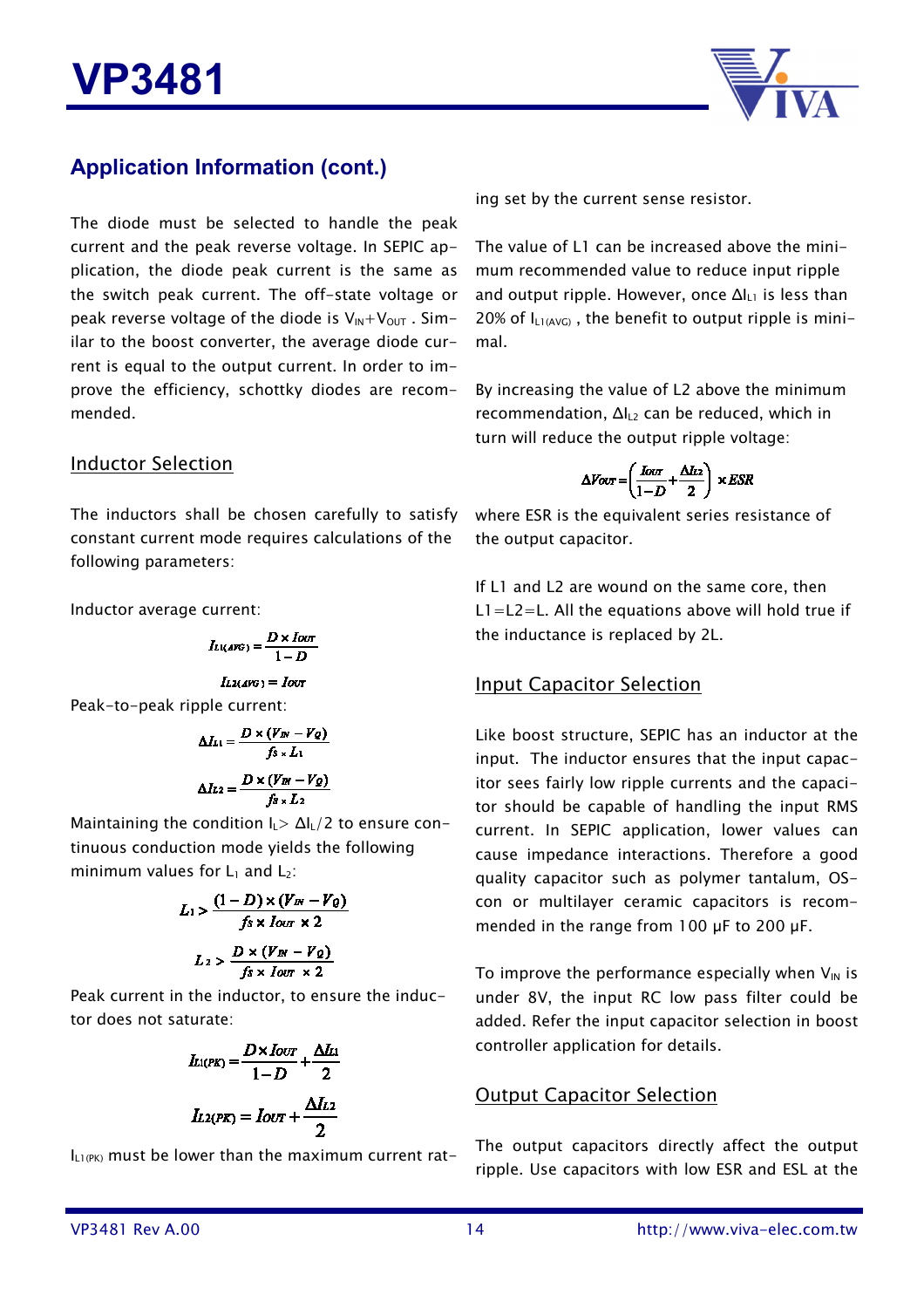

output for higher efficiency and lower ripple voltage. Surface mount tantalums, surface mount polymer electrolytic and polymer tantalum, OS-Con, or multi-layer ceramic capacitors are recommended at the output for low ripple.

#### Resistor Selection

The peak current through the MOSFET, ISW(PEAK), can be adjusted using the current sense resistor,  $R_{SEN}$ , to limit at certain output current.  $R_{SEN}$  can be selected using the following equation:

$$
R_{SEN} = \frac{V_{SENSE} - D \times (V_{SL} + \Delta V_{SL})}{I_{SW(PEAK)}}
$$

#### Isolation Capacitor Selection

The isolation capacitor Cs, depends on the rms current. The rms current of the SEPIC capacitor is given by:

$$
I_{CSRMS} = \sqrt{I_{SVRMS}^2 + (I_{LIFK}^2 - I_{LIFK} \Delta I_{L1} + {\Delta I_{L1}}^2)(1 - D)}
$$

The isolation capacitor must be rated for a large ACrms current relative to the output power. This property makes the SEPIC much better suited to lower power applications where the rms current through the capacitor is small (relative to capacitor technology). The voltage rating of the isolation capacitor must be greater than the maximum input voltage. Tantalum capacitors are the best choice for SMT, having high rms current ratings relative to size. Ceramic capacitors could be used, but the low C values will tend to cause larger changes in voltage across the capacitor due to the large currents, and high C value ceramics are expensive. Electrolytics work well for through hole applications where the size required to meet the rms current rating can be accommodated. There is an energy balance between C S and L1, which can be used to determine the value of the capacitor. The basicenergy balance equation is:

$$
\frac{1}{2}C_{S}\Delta V_{S}^{2}=\frac{1}{2}(L1)\Delta I_{L1}^{2}
$$

Where

$$
\Delta V_s = (\frac{V_{out}}{V_{out} + V_{in} - V_Q + V_{noDE}}) \times \frac{I_{out}}{f_s C_s}
$$

is the ripple voltage across the isolation capacitor, and

$$
\Delta I_{L1} = \frac{(V_{I\!N} - V_{Q}) \times D}{(L1) f_{s}}
$$

is the ripple current through the inductor L1. The energy balance equation can be solved to provide a minimum value for Cs :

$$
C_s \geq L1 \frac{I_{\text{corr}}^2}{(V_{\text{av}} - V_o)^2}
$$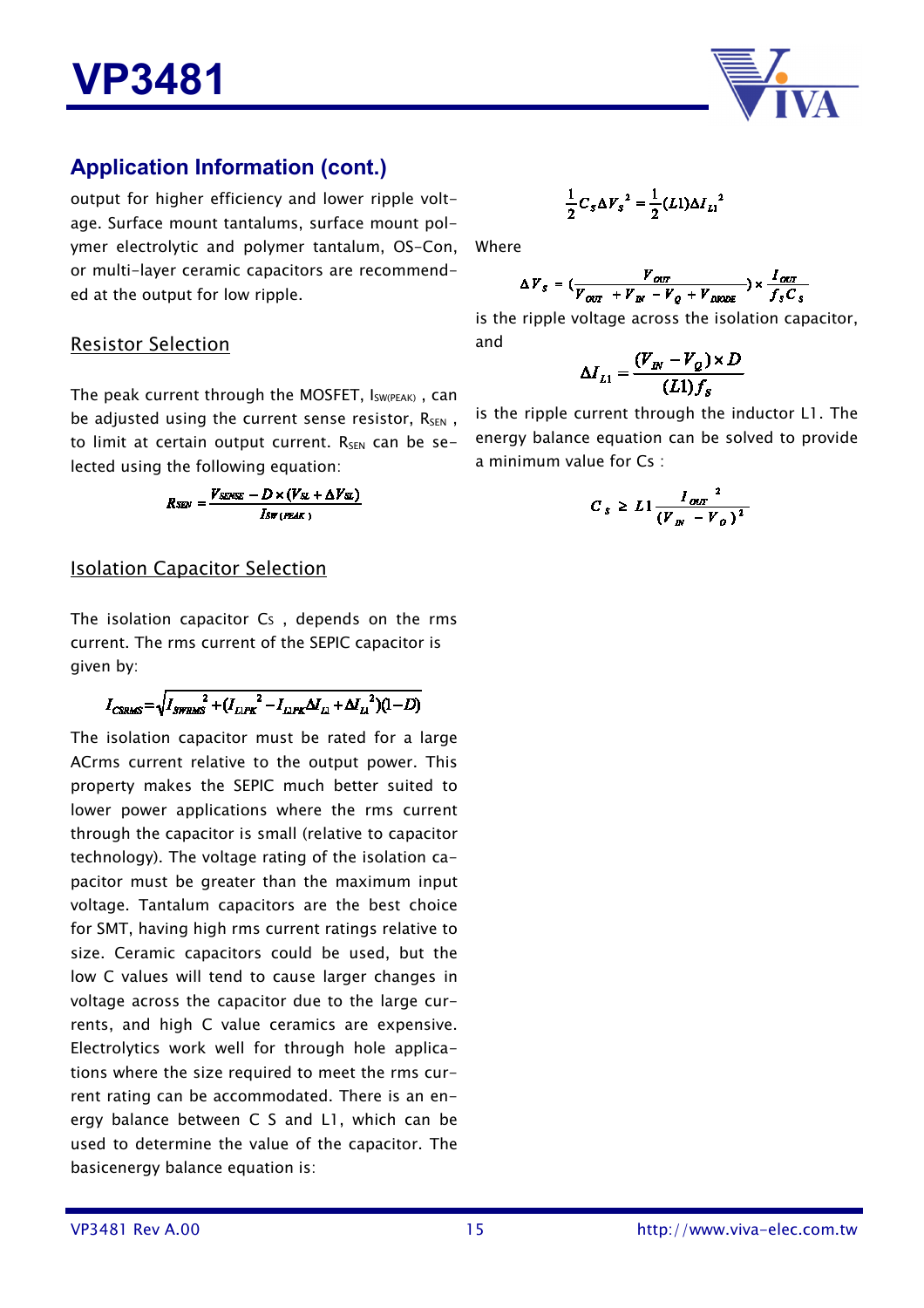



## **Typical Characteristic**





![](_page_15_Figure_5.jpeg)

![](_page_15_Figure_6.jpeg)

![](_page_15_Figure_7.jpeg)

![](_page_15_Figure_8.jpeg)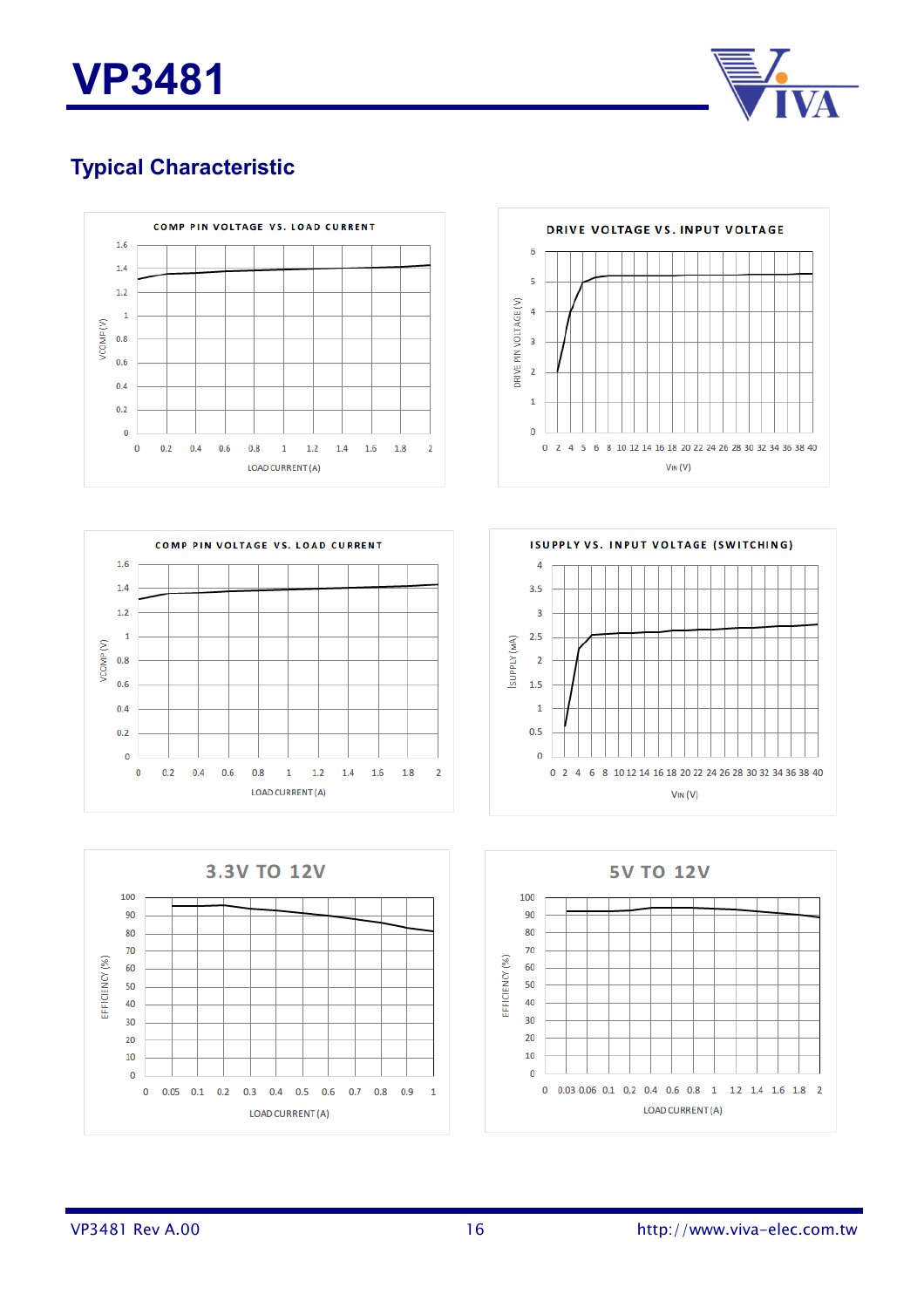![](_page_16_Picture_0.jpeg)

![](_page_16_Picture_1.jpeg)

## **Typical Characteristic (cont.)**

![](_page_16_Figure_3.jpeg)

![](_page_16_Figure_4.jpeg)

![](_page_16_Figure_5.jpeg)

![](_page_16_Figure_6.jpeg)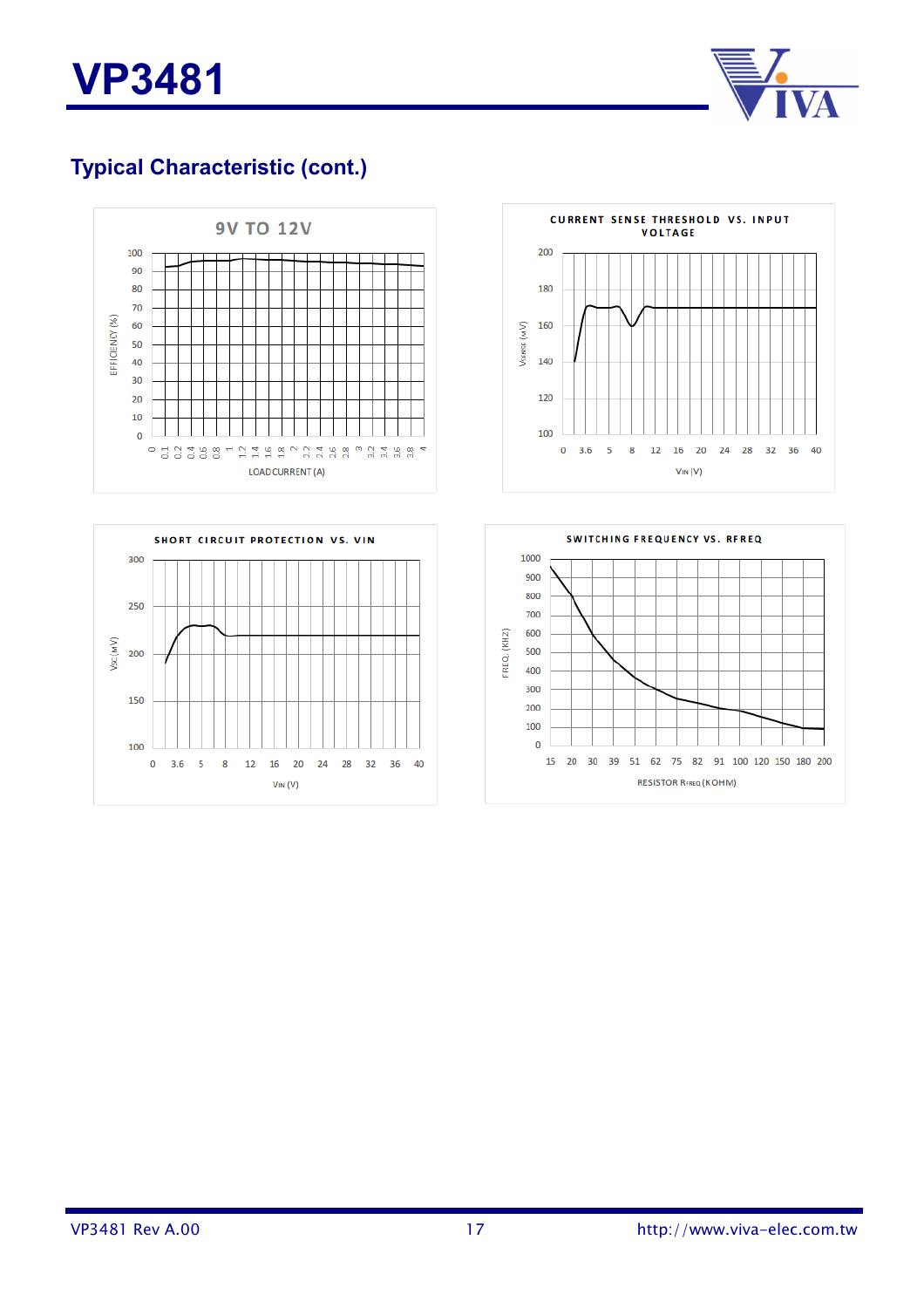![](_page_17_Picture_0.jpeg)

![](_page_17_Picture_1.jpeg)

# **Package Information**

**MSOP10**

![](_page_17_Picture_4.jpeg)

![](_page_17_Figure_5.jpeg)

| SYMBOL | <b>DIMENSION</b>     | IN   | MМ   | <b>INCH</b><br><b>DIMENSION</b><br>ΙN |       |       |  |
|--------|----------------------|------|------|---------------------------------------|-------|-------|--|
|        | MIN.                 | NOM. | MAX. | MIN.                                  | NOM.  | MAX.  |  |
| A      | 0.81                 | 1.02 | 1.10 | 0.032                                 | 0.040 | 0.043 |  |
| A1     | 0.05                 |      | 0.15 | 0.002                                 |       | 0.006 |  |
| A2     | 0.75                 | 0.86 | 0.95 | 0.030                                 | 0.034 | 0.037 |  |
| b      | 0.17                 | 0.20 | 0.27 | 0.007                                 | 0.008 | 0.011 |  |
| С      | 0.13                 | 0.15 | 0.23 | 0.005                                 | 0.006 | 0.009 |  |
| D      | 2.90                 | 3.00 | 3.10 | 0.114                                 | 0.118 | 0.122 |  |
| F      | 4.75                 | 4.90 | 5.05 | 0.187                                 | 0.193 | 0.199 |  |
| E1     | 2.90                 | 3.00 | 3.10 | 0.1<br>4                              | 0.118 | 0.122 |  |
| e      | 0.50<br><b>BASIC</b> |      |      | BASIC<br>0.020                        |       |       |  |
| L      | 0.40                 | 0.55 | 0.70 | 0.016                                 | 0.022 | 0.028 |  |
| θ      | 0.                   | 3.   | 6.   | 0.                                    | 3*    | 6*    |  |
| JEDEC  |                      |      |      |                                       |       |       |  |

"NOTES : DIMENSION " D " DOES NOT INCLUDE MOLD FLASH,

TIE BAR BURRS AND GATE BURRS

MOLD FLASH, TIE BAR BURRS AND GATE BURRS SHALL NOT EXCEED 0.005 INCH (0.12 MM) PER END DIMENSION " E1 " DOES NOT INCLUDE INTERLEAD FLASH.

INTERLEAD FLASH SHALL NOT EXCEED 0.010 INCH (0.25 MM) PER SIDE.

![](_page_17_Figure_11.jpeg)

0.25 MM DETAIL A